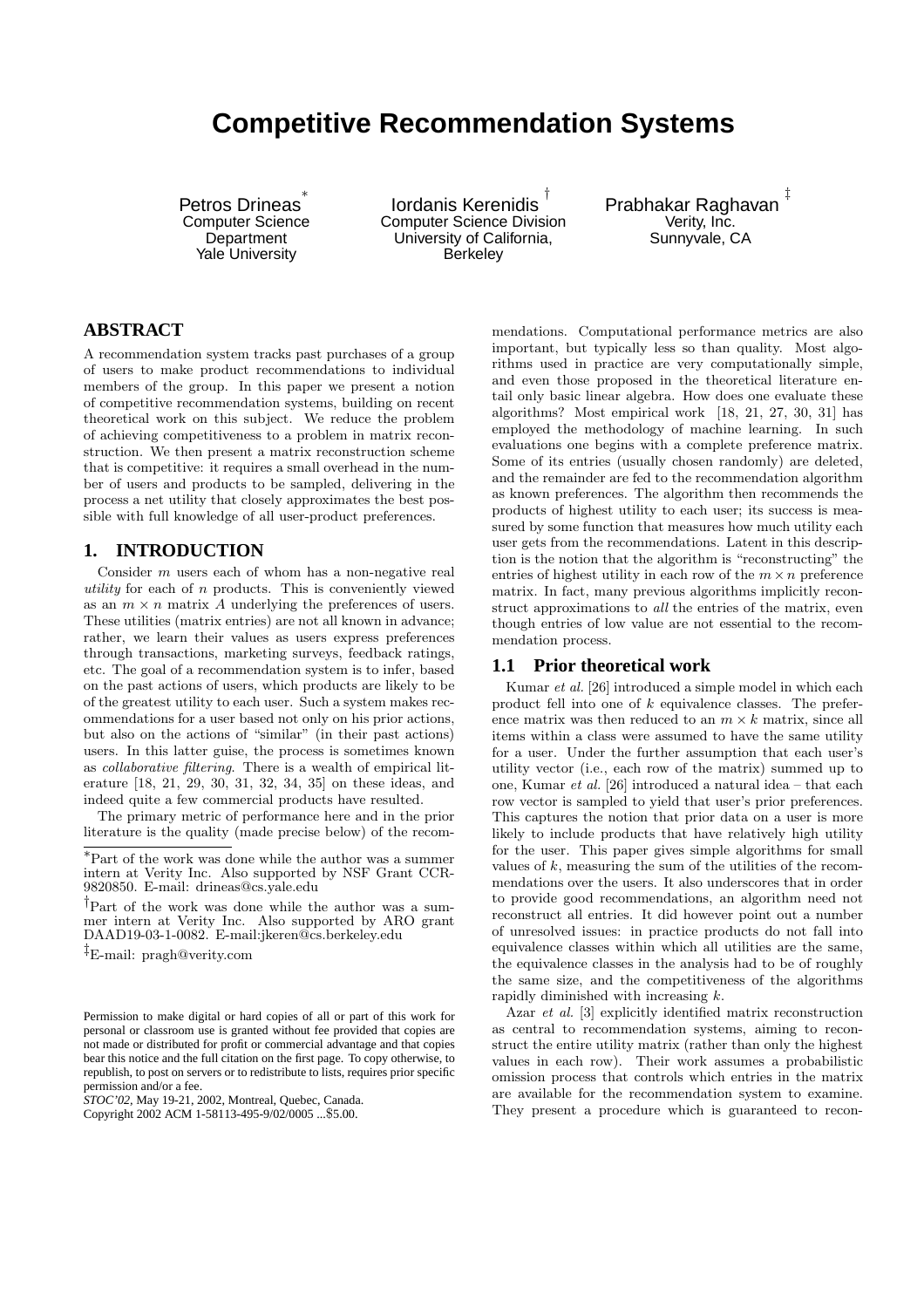struct a good approximation to the entire matrix using the entries that remain provided that the overall preference matrix has a rather strong "gap" property (see below); this gap requirement grows as the fraction of the matrix omitted grows. Their work motivates the present work in the following sense: we seek to understand whether directed sampling of the preference matrix can be used as a tool to simultaneously reduce the number of entries that are examined and the spectral gap required.

A very interesting result in matrix reconstruction appeared in [1]. The authors described an algorithm that samples a few elements of A (uniformly at random), thus creating a much sparser matrix  $\ddot{A}$ . They show that a low rank approximation to  $\tilde{A}$  is close to A with respect to the 2-norm. They also prove a similar (but weaker) bound for the Frobenius norm distance of the two matrices. In section 4 we present a reconstruction algorithm with a reconstruction error (with respect to the Frobenius norm) which seems more suitable for our application.

Similar work has been done by Drineas et. al. [12, 13]. Although these papers assume full knowledge of the input matrices and then approximate Singular Value Decompositions or products of matrices, they can also be viewed as matrix reconstruction results. In particular, for a matrix A, [13] reconstructs the product  $AA<sup>T</sup>$  given only a few columns of A. Observe that this result is not useful in our situation; we need to reconstruct A and not  $AA<sup>T</sup>$  and there is no easy way to reconstruct A from  $AA<sup>T</sup>$ . But, in [14] it is shown that A can be efficiently approximated using similar ideas from a sample of rows and columns of A. This algorithm (called  $CUR$  decomposition in [14]) is subsequently used for property testing in graphs. In Section 4, we adapt this algorithm to the problem of matrix reconstruction. Our goal is to show that we can efficiently approximate A using only partial information about A.

#### **1.2 Our main results**

In this paper we propose a notion of competitive recommendation systems, building on prior work [3, 26]. We then reduce the problem of competitive recommendation to a form of matrix reconstruction (intuitively motivated below, and formalized in Section 3). Next, we develop algorithms for the reconstruction problem that ask a "small" number of users for all their preferences, and the remaining users for preferences on a "small" number of products (Section 4). Here "small" (as we formalize below) is a number that is typically within a constant of the best possible on every instance, supporting our notion of competitive recommendation systems. Nonetheless, our algorithms are able to achieve a total utility close to the best possible with full knowledge of the matrix. As we will show, the number of samples of utilities is thus significantly smaller than in prior work. Moreover, some prior work [3, 28] requires a fairly stringent "gap" assumption on the preference matrix in order to apply Stewart's theorem [19] without motivating the nature of matrices generating such gaps. In avoiding this gap requirement we make recourse to a particular, plausible model for generating preference matrices. Finally, the running time of our algorithm is  $O(mn)$ ; we briefly compare it with previous techniques in Section 4.

# **2. PRELIMINARIES**

## **2.1 Competitive recommendations**

As is clear from the preceding discussion, we have at least two important metrics for measuring the quality of an algorithm. First, as already mentioned, we must quantify the overall quality and utility of the recommendations. Second, we would like the algorithm to demand as little prior knowledge as possible, as measured by the number of samples of utility values. In analyzing the latter we adopt the view that although there are  $m$  users, the majority of them are likely to fall into a relatively small set of "types". Users of the same type need not have identical utility vectors, but do have relatively similar vectors – this is formalized below. Let  $k$  be the number of such types; we envision  $k$  as being considerably smaller than  $m$ . In practice we believe that  $k$  would typically be a constant independent of  $m$ ; for the remainder of the paper we will refer to  $k$  as a constant in all qualitative discussion, even though our theorems will eventually be quantified in terms of their dependence on k.

We introduce the following notions in the spirit of competitive analysis. We will say an algorithm is c-competitive for sampling if it only uses prior information from  $ck$  rows and columns of the matrix. Intuitively (to within the constant c), one cannot hope for much better in this style of sampling — for otherwise, we risk the possibility of totally missing information on a type of user and thus failing to deliver any useful recommendations to that type. We say an algorithm is f-competitive for utility if it delivers a total utility (formally defined below) in recommendations that is at least  $f$  times the utility yielded by an algorithm that has full knowledge of the utility matrix. We thus seek algorithms that are c-competitive for sampling for a small value of  $c$ , and simultaneously  $f$ -competitive for utility for a large value of  $f$ . In fact, the algorithm we describe achieves these objectives even if almost all (rather than all) users fall into one of k dominant types.

### **2.2 Singular value decompositions**

The *singular value decomposition* of an  $m$  by  $n$  matrix  $A$ is a factorization of the form:

$$
A = U\Sigma V^T
$$

where U and V are orthogonal  $m \times m$  and  $n \times n$  matrices and  $\Sigma$  is the diagonal matrix whose diagonal entries are the singular values  $\sigma_i$  of A. By  $\sigma_i(A)$  we denote the *i*-th largest singular value of A. Let us define the  $m \times n$  matrix  $A_k$  as

$$
A_k = U_k \Sigma_k V_k^T = U_k U_k^T A = A V_k V_k^T,
$$

where  $U_k$  is the  $m \times k$  matrix consisting of the first k columns of U,  $\Sigma_k$  is the  $k \times k$  diagonal matrix consisting of the k largest singular values, and  $V_k$  is the  $n \times k$  matrix consisting of the first  $k$  columns of  $V$ .

Then, the matrix  $A_k$  is the best rank k approximation to A with respect to the 2-norm and the Frobenius norm of the matrix, i.e., the error  $|A - A_k|_{2,F}$  is minimum over all possible  $k$ -rank approximations to  $A$ . See [19] for a more detailed discussion on SVD.

Also, the 2-norm of an  $m \times n$  matrix A is defined as

$$
|A|_2 = \max_{|x|_2 = 1} |Ax|_2
$$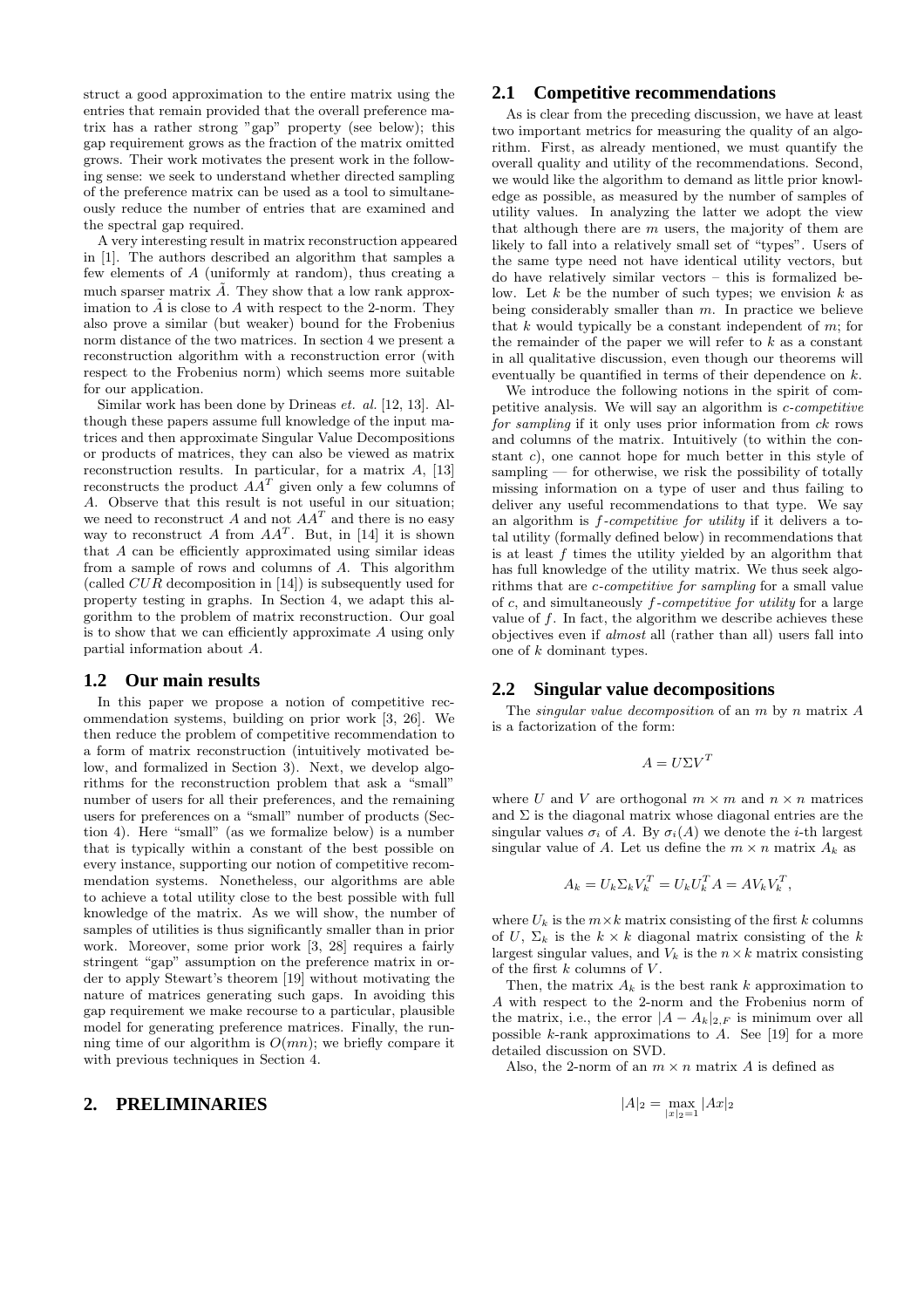and the Frobenius norm as

$$
||A||_F = \sqrt{\sum_{i=1}^m \sum_{j=1}^n a_{ij}^2}.
$$

A well-known fact about the norms is that

$$
|A|_2 \leq ||A||_F.
$$

Finally, for a matrix A,  $A^{(i)}$  denotes the *i*-th column of A,  $A_{(i)}$  the *i*-th row of A and Tr(A) the trace of A (the sum of its diagonal elements).

#### **3. OUR MODEL AND SOME REDUCTIONS**

We first define the notion of a "good" recommendation (Section 3.1). Next, we reduce the problem of good recommendations to a matrix reconstruction problem (Section 3.2). We then introduce the notion of important user types (Section 3.3). Finally, we show that if there exist relatively few such types, making recommendations based on a low rank approximation of the preference matrix gives competitive results (Section 3.4). In what follows A is an  $m \times n$  preference matrix and its rows are normalized (their length is 1).

## **3.1 Defining a "good" recommendation**

Let  $\hat{A}$  be the approximation derived by an algorithm for the matrix  $A$ . A recommendation for a user  $i$  consists of the top r elements of  $\hat{A}_{(i)}$ , where r is a reasonably small constant, say  $5 \leq r \leq 10$ . Denote by  $a_{i1}, \ldots, a_{ir}$  the top r elements in the row  $A_{(i)}$ .

DEFINITION 1. A product  $j$  is called good for user  $i$  if  $A_{ij} > a_{ir} - \delta$ , for some small constant  $\delta$ .

DEFINITION 2. A recommendation for a user  $i$  is **good** if it contains at least one good product for the user.

This is a somewhat weak definition of a good recommendation, but nevertheless a reasonable one. Intuitively a good recommendation is one that leads to a purchase. If we recommend five products to a user, one of which has high utility (i.e., very close to the top five products) then this is sufficient.

DEFINITION 3. A recommendation algorithm is called fcompetitive for utility, if it is expected to deliver good recommendations for at least  $f \cdot m$  users.

Obviously,  $f \leq 1$ . Also, a recommendation algorithm that has full knowledge of the preference matrix is 1-competitive. We will parameterize the competitiveness of our algorithm using the above definitions of a good recommendation and some properties of the preference matrix. Our goal is to show that, under rather natural assumptions, we can achieve high values of f while keeping the algorithm c-competitive for sampling for some small c. Under these definitions, the algorithm of [3] is  $(1 - o(1))$ -competitive for utility and  $O(m/k)$ -competitive for sampling. We should stress that the algorithm of [3] is  $(1 - o(1))$ -competitive for utility even under more stringent definitions of f-competitiveness. It is not clear though that such definitions make a recommendation system more useful; there should not be much difference between recommending the highest utility product and something close to it.

## **3.2 Good recommendations from good matrix reconstruction**

Suppose that we have an approximation  $\hat{A}$  that is close to A under the Frobenius norm. We will show that this implies guarantees on the quality of recommendations derived from  $A$ . A bound in the Frobenius norm does not actually give element-wise guarantees for the approximation, but, for competitive recommendations, element-wise guarantees are not necessary. It suffices if the high valued elements of A remain high in the approximately reconstructed matrix  $\hat{A}$ . Note that the high valued elements of A cannot be distorted a lot, since they contribute to the error with respect to the Frobenius norm more than the light elements.

So let us assume that we have approximated the matrix A with  $\hat{A}$  such that  $||A - \hat{A}||_F^2 \le \epsilon ||A||_F^2$ . We want an upper bound on the probability of a "bad" recommendation, which will give us the value of the  $f$ -competitiveness of our algorithm.

LEMMA 1. Assuming that we have an approximation  $\hat{A}$ to A such that  $||A - \hat{A}||_F^2 \leq \epsilon ||A||_F^2$ , the probability of a bad recommendation is

$$
\Pr[\text{bad recommendation}] \le \frac{2\epsilon}{r\delta^2}.
$$

*Proof:* We note that  $\delta$  and  $r$  come from Section 3.1. Then, a bad recommendation arises when all our recommendations for a user *i*, i.e., the *r* top elements of  $\hat{A}_{(i)}$ , have utility less than  $a_{ir} - \delta$ . We will compute the smallest contribution of a bad recommendation to the error  $||A - \hat{A}||_F^2$ . It is easy to see that the error takes the smallest value when the top  $r$ products in  $A_{(i)}$  have utility u and the next r products all have utility  $u - \delta$ . In this case, we have to minimize the error over all values x, such that in  $\hat{A}_{(i)}$  the r top products of  $A_{(i)}$  have utility  $\leq x$  and the r products with utility  $u-\delta$ now have entries  $\geq x$ . This happens for  $x = u - \frac{\delta}{2}$ . The error in this case is

$$
r \cdot (u - \frac{\delta}{2} - u)^2 + r \cdot (u - \delta - u + \frac{\delta}{2})^2 = \frac{r\delta^2}{2}.
$$

Therefore, if we assume that  $\lambda m$  users get a bad recommendation, the total error is  $\lambda m r \delta^2/2$ . Since we know that the error is bounded by  $\epsilon ||A||_F^2$  and  $||A||_F^2 = m$  we get

$$
\Pr[\text{bad recommendation}] \leq \frac{2\epsilon}{r\delta^2}.
$$

In a plausible scenario, we can have an approximation with  $\epsilon = 0.01$  and take  $r = 10$  and  $\delta = 0.1$ . Then the above bound implies that the algorithm will give good recommendations for 80% of all users. Thus, our algorithm would be at least 0.8-competitive for utility. Of course, the competitiveness of our algorithm also depends on the value of  $\delta$ . In practice the algorithm will be very competitive even for worse values of the parameters (larger  $\epsilon$ , smaller  $\delta$ ), since we anticipate the error to be distributed in a more random way amongst the elements and not adversarially.

This crude upper bound holds without making any assumptions about the utilities of the users. Making reasonable assumptions about these utilities, e.g., that there are a few high valued elements and many small elements in each row can give us better performance guarantees. Nonetheless, it is clear that a bound on the Frobenius norm of the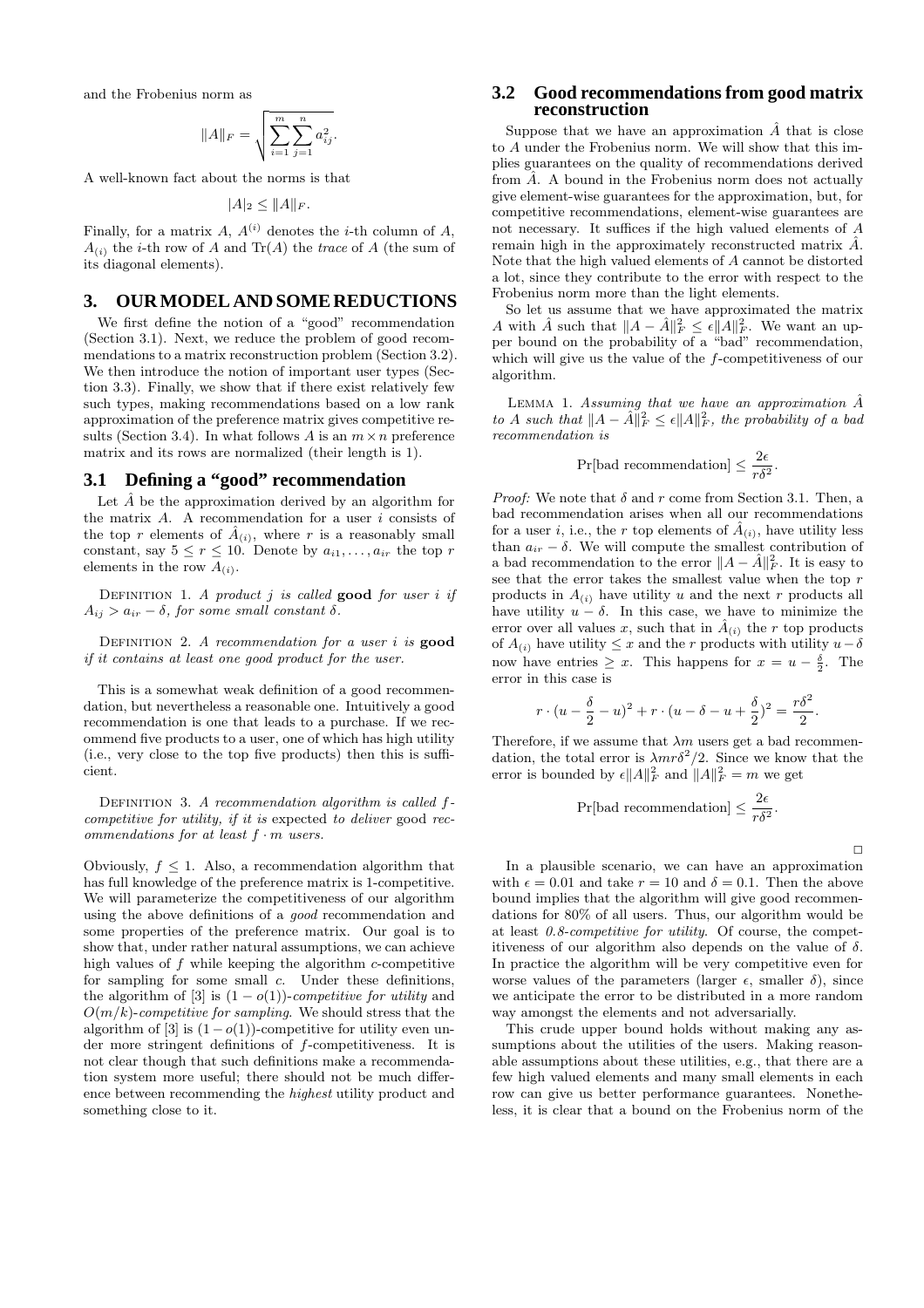"reconstruction" error will return competitive recommendations, since the high valued elements cannot be distorted a lot.

#### **3.3 Modelling the users**

In any large set of users, we would expect that most users belong to a small number of "well-separated" types. Then, a recommendation system will be competitive if it can produce good recommendations for this majority of users. We make this intuition more precise now in our model. We assume  $\ell$ types of users (with  $\ell$  possibly of the order of m), characterized by the vectors  $v^{(1)}, \ldots, v^{(\ell)} \in [0,1]^n$ . These types are unit vectors (their length is one) and "well-separated". Intuitively, this means that our types should not be linearly dependent or near-linearly dependent, since in this case some of the types are redundant.

DEFINITION 4. The vectors  $v^{(1)}, \ldots, v^{(\ell)}$  are  $\delta$ -separated if for all pairs  $(i, j)$  such that  $i \neq j$ ,  $v^{(i)^T} \cdot v^{(j)} \leq \delta$ .

Observe that a set of types (each represented by a vector) that is 0-separated contains types that are orthogonal to each other and of unit length. If we define an  $l \times n$  "matrix of types", then as types become more and more dependent on each other, the smallest singular value of this matrix shrinks. Thus, the matrix has a good approximation of rank less than  $\ell$  or, equivalently, one of our types is close to being linearly dependent to the other types.

Imagine for the moment that all of our  $m$  users fall in one of the above types, so that our preference matrix has the following form:

$$
A = \left[ \begin{array}{c} T_1 \\ T_2 \\ \vdots \\ T_\ell \end{array} \right]
$$

where each of the  $T_i$  is a  $t_i \times n$  matrix, with  $t_i$  identical rows (copies of  $v^{(i)}$ ). Thus,  $t_i$  is the number of users that are of type *i*. Also,  $\sum_{i=1}^{\ell} t_i = m$ . Assume that the types are ordered so that  $t_1 \geq t_2 \geq \cdots \geq t_{\ell}$ . Although we have  $\ell$ disjoint user types, we believe that most of the users belong to one of the few  $k$  "effective" user types. Intuitively, an effective user type is defined as a user type that contains a significant number of users.

DEFINITION 5. A preference matrix in the form of  $A$  is called  $(\lambda, k)$ -effective if

$$
\sum_{i=1}^k t_i \geq \lambda \cdot m.
$$

We will mostly be interested in matrices such that  $\lambda$  is close to 1 and  $k = O(1)$ . Thus, for such a matrix, most of its Frobenius norm  $(\lambda \|A\|_F^2 = \lambda m)$  is contained in the submatrices  $T_1 \ldots T_k$ . As a result, this matrix has an excellent low-rank approximation. More specifically,

LEMMA 2. For a 
$$
(\lambda, k)
$$
-effective matrix in the form of A,  

$$
||A - A_k||_F^2 \le (1 - \lambda) ||A||_F^2.
$$

*Proof:*  $A_k$  is the optimal rank k approximation. By construction, using the above definitions,  $A$  has a rank  $k$  approximation (call it  $B_k$ ) such that  $||A-B_k||_F^2 \leq (1-\lambda) ||A||_F^2$ .

More specifically, if  $B_k$  is the sum of  $k \, m \times n$  matrices (each of rank 1)

$$
B_k = \left[ \begin{array}{c} T_1 \\ \mathbf{0} \\ \vdots \\ \mathbf{0} \end{array} \right] + \left[ \begin{array}{c} \mathbf{0} \\ T_2 \\ \vdots \\ \mathbf{0} \end{array} \right] + \ldots + \left[ \begin{array}{c} \mathbf{0} \\ \vdots \\ T_k \\ \vdots \end{array} \right]
$$

it follows that  $A_k$  can only be an even better approximation.  $\Box$ 

Note that there may be up to  $(1 - \lambda)m$  users that belong to the remaining  $\ell - k$  types. Assuming that our types are  $\delta$ -separated, if the number of users that *do not* belong to an effective type is  $\Omega(m)$  and  $\delta$  is sufficiently small, then our matrix does not have an  $\omega(\sqrt{m+n})$  gap as required in [3]. This is easy to see if our types are 0-separated. On the other hand [3] does not require our matrix form.

Following the lines of [28] and [3], we model the deviation of our users from their corresponding types by adding to A a matrix  $E$ . We define  $E_{ij}$  to be a random variable with mean zero and variance  $Var(E_{ij}) = O(\epsilon^2/m + n)$  for some small  $0 < \epsilon < 1$ . Thus, we define a new matrix

$$
\tilde{A} = A + E.
$$

This new matrix  $\tilde{A}$  is our users-products matrix.

#### **3.4 Bounds on the low rank approximation**

Our first goal is to demonstrate that  $\tilde{A}_k$  and A are close. Thus, if we could approximate the optimal low rank approximation to  $\tilde{A}$ , we could efficiently recreate the matrix  $A$ and thus accurately recommend a high utility product. Our analysis will allow us to bound the error of the approximation and closely follows similar analyses in [3, 28].

We now prove that if A is  $\delta$ -separated,  $(\lambda, k)$ -effective and the top  $k$  types contain a significant number of users, then there is sufficient gap in  $A$  to apply Lemma 1 of  $[28]$ .

LEMMA 3. If  $\sigma_1, \ldots, \sigma_k$  are the singular values of A, A is  $\delta$ -separated with  $\delta = O(1/n)$  and  $t_k/t_{k+1} \geq \beta_1 t_1/t_k$  for some large constant  $\beta_1$ , then

$$
\sigma_k/\sigma_{k+1} \geq \beta_2 \sigma_1/\sigma_k
$$

for some constant  $\beta_2 = O(\sqrt{\beta_1}).$ 

Proof: Our first step is to approximate the singular values of A. Observe that if A were 0-separated its singular values or A. Observe that if A were 0-separated its singular values<br>would be  $\sqrt{t_1}, \ldots, \sqrt{t_\ell}$  and the above theorem would hold would be  $\sqrt{t_1}, \dots, \sqrt{t_\ell}$  and the above theorem would hold<br>with  $\beta_2 = \sqrt{\beta_1}$ . The fact that A is not 0-separated slightly perturbs its singular values. We use the notation  $A_{\delta}$  to denote a  $\delta$  separated matrix A and  $A_0$  to denote a 0 separated matrix A. Then,  $A_{\delta}A_{\delta}^T$  is a matrix with entries at most  $\delta$ when rows belonging to different types are multiplied and exactly 1 when rows belonging to the same type are multiplied. Thus,  $A_{\delta} A_{\delta}^T - A_0 A_0^T$  has entries of absolute value at most  $\delta$ . Thus, its 2-norm is at most  $n \cdot \delta \leq O(1)$ . Using standard perturbation theory results for the singular values of symmetric matrices (see e.g., [19]), it is easy to conclude that the singular values of  $A_\delta$  are perturbed by at most  $O(1)$ . Choosing  $\beta_1$  and  $\beta_2$  carefully the result holds. We defer this to the final version of the paper.

Now we can use Lemma 1 of [28] to prove that the rows  $(A_k)_{(i)}$  and  $(A_k)_{(i)}$  are close.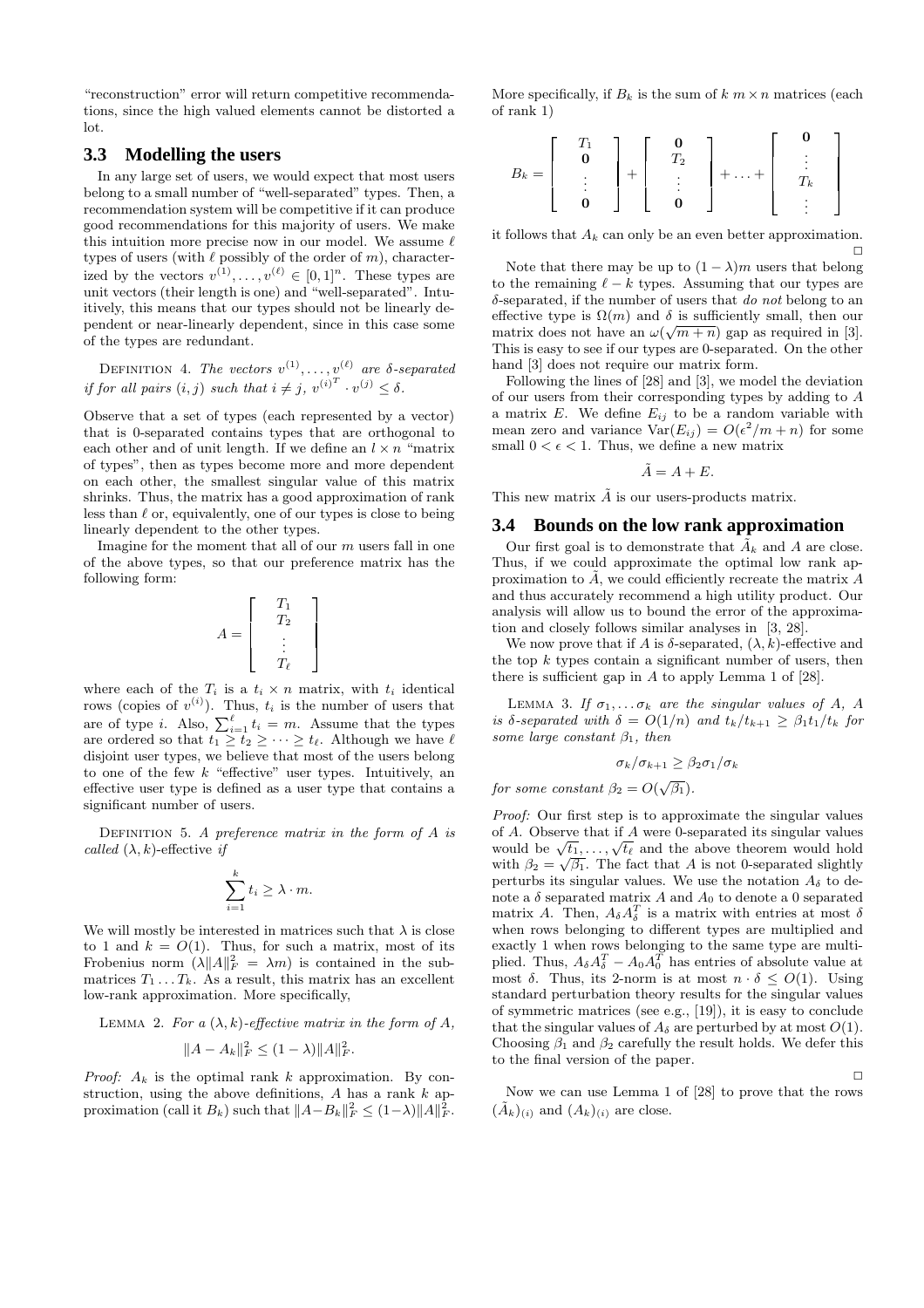LEMMA 4. Since  $|E|_2 = O(\epsilon)$ , then, with probability 1 $o(1)$ , for all  $i = 1 \ldots m$ ,

$$
|(\tilde{A}_k)_{(i)} - (A_k)_{(i)}|_2 \leq O(\epsilon)
$$

*Proof:* Using Theorem 3 of [1], the 2-norm of  $E$  is at most  $O(\epsilon)$  with probability 1-o(1) (assuming that  $m + n \geq 20$ ). Applying Lemma 1 of [28] or a similar lemma of [3] we see that  $\tilde{V}_k = V_k R + G$  for some orthonormal matrix R and some matrix G such that  $|G|_2 \leq O(\epsilon)$ . Then, using  $RR^T = I$ ,

$$
\begin{aligned}\n|(\tilde{A}_k)_{(i)} - (A_k)_{(i)}|_2 &= \\
&= |\tilde{A}_{(i)} \tilde{V}_k \tilde{V}_k^T - A_{(i)} V_k V_k^T|_2 \\
&= |\tilde{A}_{(i)} (V_k R + G) (R^T V_k^T + G^T) - A_{(i)} V_k V_k^T|_2 \\
&\leq |(\tilde{A}_{(i)} - A_{(i)}) V_k V_k^T + \tilde{A}_{(i)} V_k R G^T|_2 \\
&+ |\tilde{A}_{(i)} G R^T V_k^T + \tilde{A}_{(i)} G G^T|_2.\n\end{aligned}
$$

But, since the 2-norm of any orthogonal matrix is 1, using the definition  $\tilde{A}_{(i)} = A_{(i)} + E_{(i)}$  and the above derivation

$$
|(\tilde{A}_k)_{(i)} - (A_k)_{(i)}|_2 \le
$$
  
\n
$$
\leq |\tilde{A}_{(i)} - A_{(i)}|_2 + 2O(\epsilon)|\tilde{A}_{(i)}|_2 + O(\epsilon^2)|\tilde{A}_{(i)}|_2
$$
  
\n
$$
\leq |\tilde{A}_{(i)} - A_{(i)}|_2 + O(\epsilon)|\tilde{A}_{(i)}|_2
$$
  
\n
$$
\leq |E_{(i)}|_2 + O(\epsilon)|E_{(i)}|_2 + O(\epsilon)|A_{(i)}|_2.
$$

Now,  $|E_{(i)}|^2 = \sum_{j=1}^n E_{ij}^2$ . Using our definitions, the expectation of  $|E_{(i)}|^2$  is  $O(n\epsilon^2/m+n) = O(\epsilon^2)$ . A simple Chernoff bound shows that  $|E_{(i)}|^2$  is tightly concentrated around its mean. Thus, with probability  $1-o(1)$ ,

$$
|(\tilde{A}_k)_{(i)} - (A_k)_{(i)}|_2 \le |E_{(i)}|_2 + O(\epsilon)|E_{(i)}|_2 + O(\epsilon) \le O(\epsilon)
$$
  
since  $|A_{(i)}|_2 = 1$ .

The following corollary is now obvious (simply sum the result of the above lemma for  $i = 1 \dots m$ .

COROLLARY 1. With probability  $1 - o(1)$ ,  $\tilde{A}_k$  and  $A_k$  are close w.r.t. the Frobenius norm, namely,

$$
\|\tilde{A}_k - A_k\|_F^2 \le O(\epsilon)m = O(\epsilon)\|A\|_F^2.
$$

Finally, if A is  $(\lambda, k)$ -effective it follows that  $||A - A_k|| \le$  $(1 - \lambda) \|A\|_F^2.$ 

COROLLARY 2.  $\tilde{A}_k$  and A are close w.r.t. the Frobenius norm, namely,

$$
||A - \tilde{A}_k||_F^2 \le (O(\epsilon) + 1 - \lambda) ||A||_F^2.
$$

## **3.5 Unknown**  $\tilde{A}$

In the previous section we showed that A and  $\tilde{A}_k$  are indeed close. However we cannot compute  $\tilde{A}_k$ , since  $\tilde{A}$  is not known! As proposed in [3] if the gap in A is  $\omega(\sqrt{m+n})$ , sampling  $\Omega(mn)$  entries from  $\tilde{A}$  suffice to approximate  $\tilde{A}_k$ (and thus A) with  $o(1)$  element-wise error. We seek an algorithm that samples  $O(m + n)$  elements, within our user model. We briefly outline the algorithm and prove that it returns competitive recommendations when applied to the model of Section 3.3. We will prove the correctness of the algorithm using the users-products matrix A instead of  $\tilde{A}$ ; the generalization of the proof to  $\tilde{A}$  is straight forward.

In the following description  $k$  is the number of effective types, as defined in Section 3.3. To simplify the presentation, we assume that each effective type has a non-negligible

number of users. More formally, we assume that  $t_i \geq \lambda$ .  $m/100k, i = 1...k$ . Recall that  $t_i$  denotes the number of users with characteristic vector  $v^{(i)}$ .

- 1. Pick uniformly at random  $ak$  (out of  $m$ ) users and ask for their utilities for all  $n$  products. We will see later that a is  $O(\ln k)$ .
- 2. Pick ak products and ask the remaining users their utilities about  $\beta k$  specific products.

We will describe later how to pick these products;  $\beta$ 1 is a constant.

3. Classify each user.

The above algorithm can be viewed as picking  $O(k \log k(m+1))$  $n)$ ) elements of the users-products matrix in order to approximate the missing utilities. These elements are not totally random elements; instead, we need a constant number of rows and columns. From a practical standpoint we believe that such sampling is in fact reasonable; we expand on this now.

A constant number of columns means that all the users who are interested in getting recommendations should initially answer a small questionnaire. Indeed, a user should expect to give out some information about his or her preferences, in order to acquire accurate and effective recommendations. Since we only need a constant number of columns, the size of the questionnaire will be small.

A constant number of rows means that we need to know the preferences of a few users on all products. Of course, we do not expect people to be willing to answer such questionnaires without compensation. However, it is common for companies to test the market by paying people to try out their new products. Note that we only need a small number of very typical users.

Let us assume that after running the above algorithm we identify the effective types  $v^{(1)}, \ldots, v^{(k)}$  and let V be the  $k \times n$  matrix of these vectors.

LEMMA 5. If we randomly pick  $O(k \ln k)$  users the probability of not observing all top  $k$  types is less that  $1\%$ .

Proof: The probability of not observing all top k types is  $\sum_{i=1}^{k} (1 - t_i/m)^{ak}$ . Using  $t_i \ge \lambda \cdot m/100k$ ,  $i = 1...k$ ,

$$
\sum_{i=1}^{k} (1 - t_i/m)^{ak} =
$$
\n
$$
\leq \sum_{i=1}^{k} (1 - \lambda/100k)^{ak}
$$
\n
$$
= k(1 - \lambda/100k)^{(100k/\lambda)(a\lambda/100)}
$$
\n
$$
\leq ke^{-a\lambda/100}.
$$

It is easy to see that setting  $a = 100 \ln(100k)/\lambda$  reduces the probability of not observing all the effective types to 1%.  $\Box$ 

We will now describe steps 2 and 3 of the algorithm. We start by observing that given a user vector  $x$  we can classify the user into one of the  $k$  effective types based on the values of the dot products  $x \cdot v^{(i)}$ , where  $v^{(i)}$ ,  $i = 1...k$  are the  $k$  effective user types. Unfortunately,  $x$  is not fully known: instead we are only given  $\beta k$  elements of x. Recall that x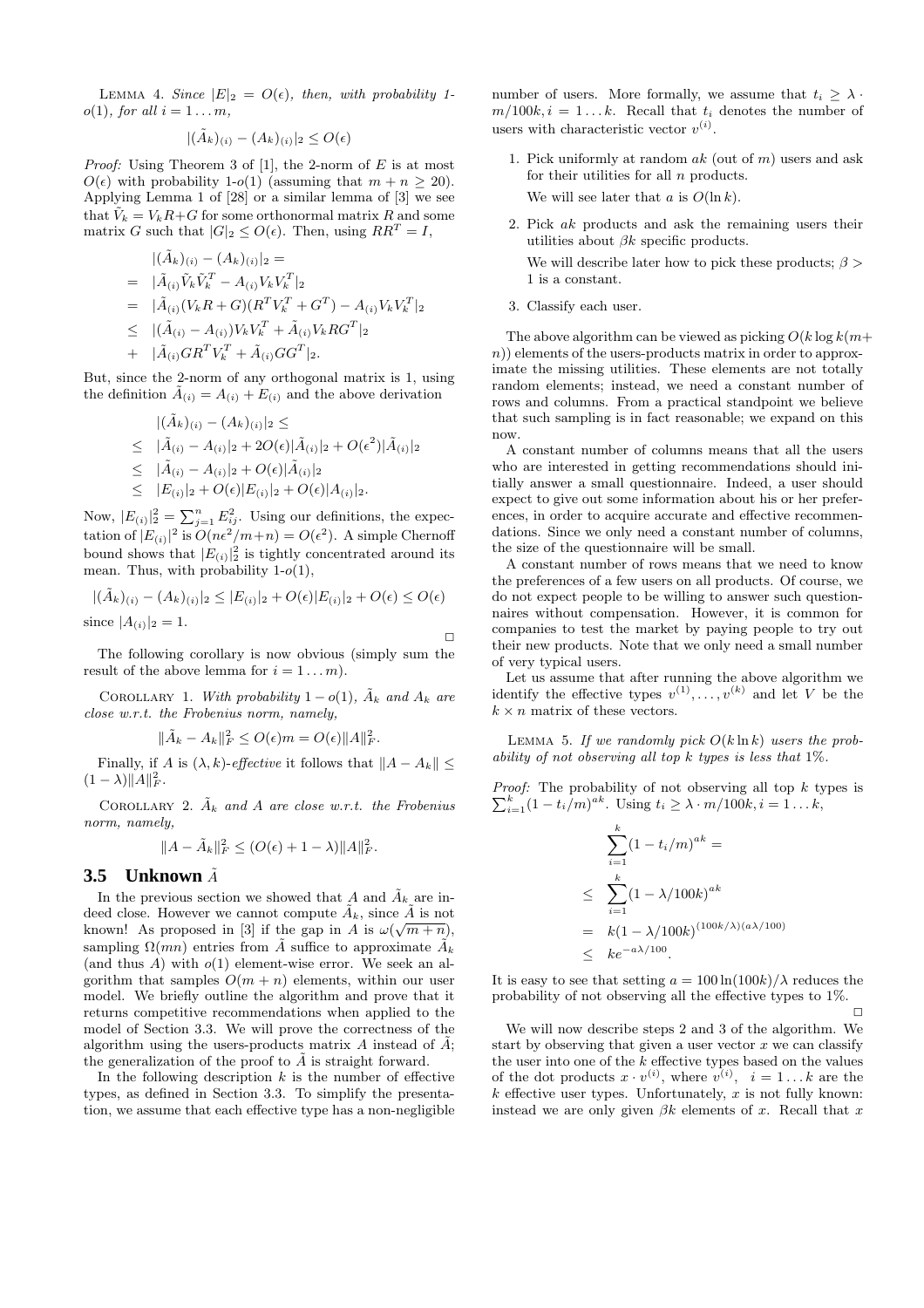is an n-vector of unit length. We now describe how to deal with this difficulty.

Once we have formed V (the  $k \times n$  matrix of effective types), we pick a set of  $\beta k$  products (columns of V) to ask questions for, where the probability of picking a particular product  $V^{(i)}$  is  $|V^{(i)}|^2/||\bar{V}||_F^2 = |V^{(i)}|^2/k, i = 1...n$ . This essentially means that we ask questions about heavier products in V with higher probability. We decide on the above set of products once and we use it for all the remaining users. The following lemma shows that this amount of information suffices for the classification of a user.

LEMMA 6. If we discover the utilities of  $\beta k$  products for a user-vector x (as described above), we can approximate  $V \cdot x$ by  $\tilde{v}$  such that

$$
|Vx - \tilde{v}|_2^2 \le \frac{1}{\beta p}
$$

holds with probability at least  $1 - p$ ,  $0 < p < 1$ .

Sketch of the proof: We only sketch a simple proof and defer a more elaborate proof — using martingales to get a factor of  $\log p$  instead of p in the denominator — to the final paper.

We follow the lines of [13]. It suffices to analyze the following algorithm that approximates  $V \cdot x$  by  $\tilde{v}$ , which is the product of  $\tilde{V}$  (a  $k \times \beta k$  matrix) and  $\tilde{x}$  (a  $\beta k$  vector).

#### • for  $t = 1$  to  $\beta k$  independently

- Pick  $i_t \in \{1 \dots n\}$  at random with  $p_i = \text{Prob}(i_t =$  $i) = |V^{(i)}|^2 / k, \quad i = 1 \dots n.$ - Include  $V^{(i_t)} / \sqrt{\beta k p_{i_t}}$  as a column of  $\tilde{V}$  and
	- $x_{i_t}/\sqrt{\beta k p_{i_t}}$  as an element of  $\tilde{x}$ .
- Return  $\tilde{v} = \tilde{V} \cdot \tilde{x}$  as the approximation to  $V x$ .

Once a customer answers his questionnaire, we can compute  $\tilde{x}$  and, since we know  $\tilde{V}$  we can compute  $\tilde{v}$ . The rest of the proof follows from first principles: observe that  $E(\tilde{v}) = V \cdot x$  and we can bound the variance of  $\tilde{v}$  to conclude the proof.

 $\Box$ 

COROLLARY 3. If  $\beta = 10/9p$  and our matrix is 0.1-separated, with probability at least  $1 - p$  we can exactly classify all the users belonging to the effective types. Thus, our algorithm is  $\lambda$ -competitive for utility.

Unfortunately, although generalizing the above algorithm to arbitrary preference matrices (i.e., matrices not necessarily generated by the model of Section 3.3) is straightforward, a proof of its performance is not. The performance of this algorithm seems to depend a lot on the assumptions of our model and even small deviations from such assumptions cause substantial loss in competitiveness.

To sum up, our model assumes that most of the users belong to a small number of well-separated types. In this case, low-rank approximations allow for good recommendations for the users of the effective types. Therefore, it is reasonable to believe that a recommendation system that can accurately approximate the low-rank approximation of the matrix A with a small number of samples will be competitive. This is the subject of the next section.

# **4. APPROXIMATING A FROM SAMPLES**

Based on the model described in Section 3.3 but also using the philosophical justifications of [3], we can assume that the user-products matrix A has a good low rank approximation. In this section, we will show that picking  $O(k)$  rows and columns of the matrix is sufficient to learn the preferences of the users. Let us note that previous algorithms based on the SVD of the matrix A and standard perturbation results, need  $\Omega(mn)$  elements of the matrix for a reconstruction with small error.

Our goal is to reconstruct the "hidden"  $m \times n$  matrix A, based on partial information; namely only a constant number of rows and columns of A. We call the reconstructed matrix  $\hat{A}$  and we provide error bounds for  $||A - \hat{A}||_F^2$ .

The intuition behind our algorithm is simple (see also [12, 13, 14]). If the Singular Value Decomposition of A is  $A =$  $U \Sigma V^{\vec T}$  $\overline{T}$ , then the "optimal" rank k approximation is given by  $A_k = U_k U_k^T A$ , where  $U_k$  is the  $m \times k$  matrix of the top k left singular vectors of A. In [12], we have essentially shown how to efficiently approximate A by

$$
A \approx \tilde{U}_k \tilde{U}_k^T A \tag{1}
$$

given only a few columns of A. The computation of  $\tilde{U}_k$  does not involve  $A$  at all; only the sampled columns<sup>1</sup>.

However, in the case of recommendation systems, A is "hidden". Thus, the algorithm of [12] is not sufficient. But, instead of using A in equation (1), we can use a matrix  $\tilde{A}$ of the same dimensions such that  $E(\tilde{A}) = A$ . One could reasonably expect

$$
A \approx \tilde{U}_k \tilde{U}_k^T A \approx \tilde{U}_k \tilde{U}_k^T \tilde{A}
$$
 (2)

We define  $\tilde{A}$  as follows: its rows are either scaled versions of the corresponding rows of  $A$  (if these rows are revealed as part of the input) or all-zero vectors.

Before formally describing our algorithm, we should stress that we make no assumptions about the matrix A. Indeed, the algorithm (and its error bounds) apply to any matrix, regardless of its rank. Obviously, we will not assume that A conforms to the model of Section 3.3. The algorithm does not even need the user vectors (rows of A) to be of unit length; for clarity of exposition though we will retain this assumption.

We define two sets of probabilities:  $p_i, i = 1...m$  and  $q_i, j = 1 \dots n$  such that:

- 1.  $p_i \geq \alpha |A_{(i)}|^2 / ||A||_F^2$ , for some constant  $\alpha \leq 1$ .
- 2.  $q_j \geq \beta |A^{(j)}|^2 / ||A||_F^2$  for some constant  $\beta \leq 1$ .

3. 
$$
\sum_{i=1}^{m} p_i = \sum_{j=1}^{n} q_j = 1.
$$

Our algorithm assumes that we can sample rows (columns) of A with respect to the  $p_i$   $(q_j)$ . One could philosophically argue that such sampling is possible, even if A is unknown: our goal is to sample columns of A with probabilities proportional to their lengths, or, equivalently, products that seem more popular. This should be a rather realistic assumption, since we usually have some prior knowledge of a product's popularity over all users<sup>2</sup>. We emphasize that the

<sup>&</sup>lt;sup>1</sup>The goal of [12] was to efficiently approximate  $U_k$ , in less space and time than full SVD.

 ${}^{2}$ A similar justification could be given for the rows of A.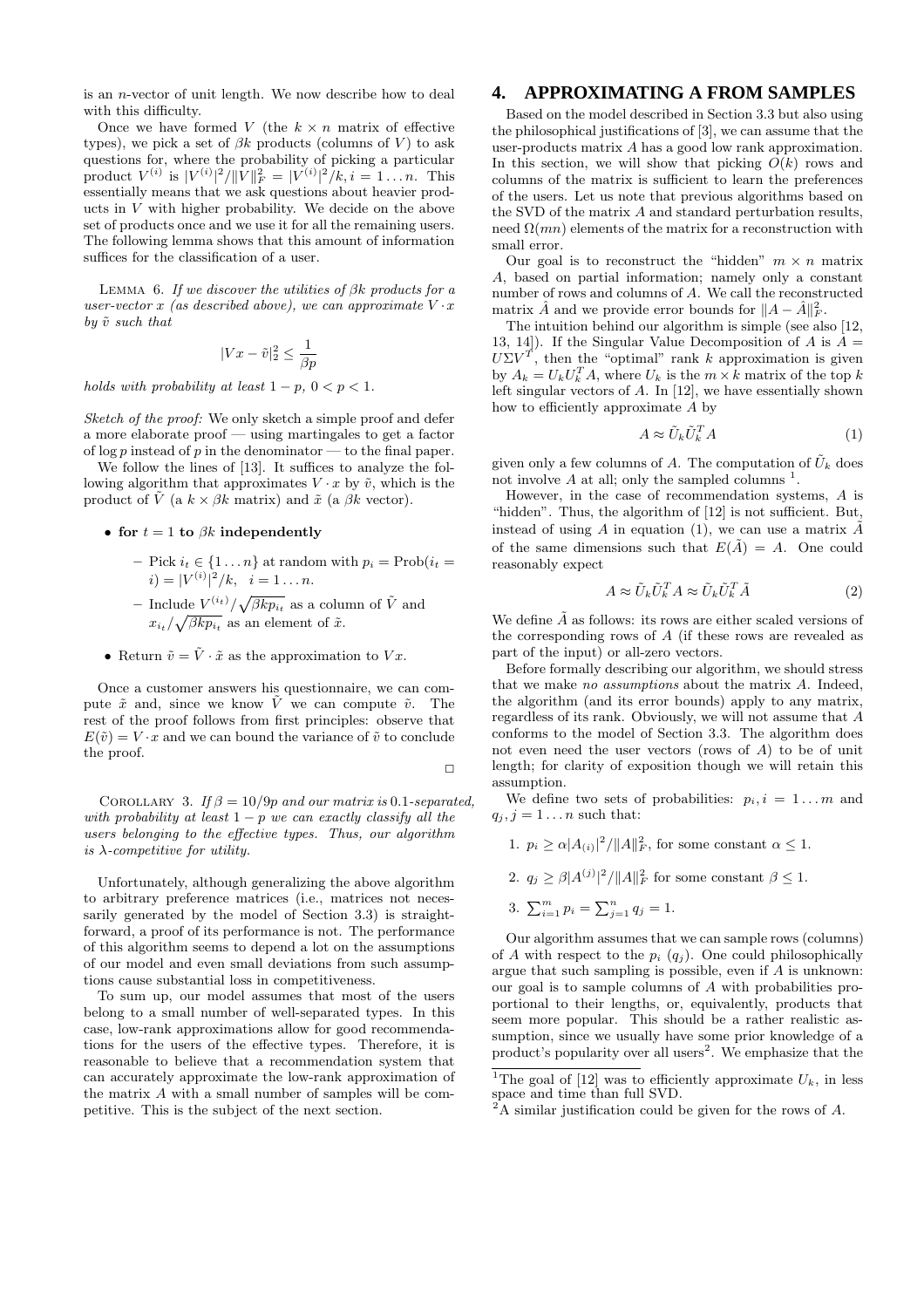exact lengths of rows and columns of A are not necessary; the use of  $\alpha$  and  $\beta$  allows us to *approximate* them.

To make our exposition clearer, we assume that the rows of  $A$  are of unit length. Then, sampling rows of  $A$  (users) w.r.t. the  $p_i$  is trivial: uniform sampling will do  $(\alpha = 1)$ . We now formally describe the algorithm.

Input:

- 1. r rows of A  $(A_{(i_1)},...,A_{(i_r)})$ , where the probability of picking the *i*-th row is  $p_i$ .
- 2. c columns of  $A(A^{(j_1)},...,A^{(j_c)})$ , where the probability of picking the *j*-th column is  $q_i$ .

**Output:** An  $m \times n$  matrix  $\hat{A}$  that approximates  $A$ .

#### The algorithm:

- 1. (as in [12]) We create an  $m \times c$  matrix C with columns  $A^{(j_t)}/\sqrt{cq_{j_t}}, t = 1...c$ . We compute the top k left singular vectors of C and we denote them by the  $m \times k$  matrix  $\tilde{U}_k$ .
- 2. We create an  $m \times n$  matrix  $\tilde{A}$  such that

$$
\tilde{A}_{(i)} = \begin{cases}\nA_{(i)}/rp_i & \text{,if } i = i_t, t = 1 \dots r \\
\mathbf{0}^{\mathbf{n}} & \text{,otherwise}\n\end{cases}
$$

where  $\mathbf{0}^n$  is the all-zeros *n*-vector. Obviously,  $E(\tilde{A}) = A.$ 

3. Return  $\hat{A} = \tilde{U}_k \tilde{U}_k^T \tilde{A}$ .

One could easily see that in forming  $\tilde{A}$ , all  $p_{i}$  are known and equal to  $1/m$ . Similarly, in forming C,  $|A^{(j_t)}|$  is known (since this particular column is input to the algorithm). Thus  $q_{j_t}$  is also known, since  $||A||_F^2 = m$ .

Before stating our main theorem, we observe that  $\tilde{A}$  can be alternatively defined as  $\tilde{I} \cdot A$ , where  $\tilde{I}$  is an  $m \times m$  diagonal matrix, such that

$$
\tilde{I}_{ii} = \begin{cases} 1/rp_i, & \text{if } i = i_t, t = 1 \dots r \\ 0, & \text{otherwise.} \end{cases}
$$

Our main theorem is:

THEOREM 1. Let  $\sigma_t$ ,  $t = 1, \ldots, \rho$  denote the singular values of A ( $\rho$  is the rank of A). Then, using the above algorithm,

$$
E\left(\left\|A-\tilde{U}_k\tilde{U}_k^T\tilde{A}\right\|_F^2\right)\leq \sum_{t=k+1}^{\rho}\sigma_t^2+\left(\sqrt{\frac{k}{\beta c}}+\frac{k}{\alpha r}\right)\left\|A\right\|_F^2.
$$

*Proof:* Using  $\tilde{A} = \tilde{I} \cdot A$  and adding and subtracting  $\tilde{U}_k \tilde{U}_k^T A$ to the left-hand side,

$$
||A - \tilde{U}_k \tilde{U}_k^T \tilde{I}A||_F^2 =
$$
  
= 
$$
||A - \tilde{U}_k \tilde{U}_k^T A + \tilde{U}_k \tilde{U}_k^T A - \tilde{U}_k \tilde{U}_k^T \tilde{I}A||_F^2
$$
  

$$
\leq ||A - \tilde{U}_k \tilde{U}_k^T A||_F^2 + ||\tilde{U}_k \tilde{U}_k^T A - \tilde{U}_k \tilde{U}_k^T \tilde{I}A||_F^2
$$
  
= 
$$
||A - \tilde{U}_k \tilde{U}_k^T A||_F^2 + ||\tilde{U}_k \tilde{U}_k^T (I - \tilde{I})A||_F^2.
$$
 (3)

We now present two simple lemmas to bound the quantities on the right side of the above inequality.

Lemma 7. Given the notation of Theorem 1,

$$
E(||A - \tilde{U}_k \tilde{U}_k^T A||_F^2) \le \sum_{t=k+1}^{\rho} \sigma_t^2 + \sqrt{\frac{k}{\beta c}} ||A||_F^2.
$$

Proof: This is essentially Lemma 4.1 from [12] (after an application of Markov's inequality to eliminate the expectation).  $\Box$ 

Lemma 8. Given the notation of Theorem 1,

$$
\|\tilde{U}_k \tilde{U}_k^T (I - \tilde{I})A\|_F^2 = \|\tilde{U}_k^T (I - \tilde{I})A\|_F^2.
$$

*Proof:* Using that  $\text{Tr}(N^T N) = ||N||_F^2$ ,

$$
\begin{aligned}\n\|\tilde{U}_k \tilde{U}_k^T (I - \tilde{I})A\|_F^2 &= \\
&= \text{Tr}(A^T (I - \tilde{I}) \tilde{U}_k \tilde{U}_k^T \tilde{U}_k \tilde{U}_k^T (I - \tilde{I})A) \\
&= \text{Tr}(A^T (I - \tilde{I}) \tilde{U}_k \tilde{U}_k^T (I - \tilde{I})A) \\
&= \|\tilde{U}_k^T (I - \tilde{I})A\|_F^2.\n\end{aligned}
$$

Before proceeding we observe that

$$
(I - \tilde{I})_{ii} = \begin{cases} 1 - 1/rp_i & , \text{with probability } rp_i \\ 1 & , \text{with probability } 1 - rp_i. \end{cases}
$$
  
Thus,  $E\left[ (I - \tilde{I})_{ii} \right] = 0$  and

$$
E\left[ (I - \tilde{I})_{ii}^{2} \right] = \frac{1}{rp_i} - 1 \le \frac{\|A\|_F^2}{\alpha r |A^{(i)}|^2}.
$$

We are now ready for

Lemma 9. Given the notation of Theorem 1,

$$
E(||\tilde{U}_k^T(I - \tilde{I})A||_F^2) \le \frac{k}{\alpha r} ||A||_F^2
$$

Proof:

$$
\|\tilde{U}_{k}^{T}(I-\tilde{I})A\|_{F}^{2} =
$$
\n
$$
= \sum_{i=1}^{k} \sum_{j=1}^{n} (\tilde{U}_{k}^{T}(I-\tilde{I})A)_{ij}^{2}
$$
\n
$$
= \sum_{i=1}^{k} \sum_{j=1}^{n} \left( \sum_{l=1}^{m} (\tilde{U}_{k}^{T})_{il} (I-\tilde{I})_{ll} A_{lj} \right)^{2}
$$
\n
$$
= \sum_{i=1}^{k} \sum_{j=1}^{n} \sum_{l_{0}=1}^{m} \sum_{l_{1}=1}^{m} (\tilde{U}_{k}^{T})_{il_{0}} (I-\tilde{I})_{l_{0}l_{0}} A_{l_{0}j} (\tilde{U}_{k}^{T})_{il_{1}} (I-\tilde{I})_{l_{1}l_{1}} A_{l_{1}j}.
$$

We observe now that  $E\left[ (I - \tilde{I})_{l_0 l_0} (I - \tilde{I})_{l_1 l_1} \right]$  is zero if  $l_0 \neq l_1$ . Also, the length of any row of  $\tilde{U}_k^T$  is 1. Thus,

$$
E\left(\|\tilde{U}_{k}^{T}(I-\tilde{I})A\|_{F}^{2}\right) =
$$
\n
$$
= E\left(\sum_{i=1}^{k} \sum_{j=1}^{n} \sum_{l=1}^{m} (\tilde{U}_{k}^{T})_{il}^{2}(I-\tilde{I})_{l}^{2} A_{lj}^{2}\right)
$$
\n
$$
= \sum_{i=1}^{k} \sum_{l=1}^{m} (\tilde{U}_{k}^{T})_{il}^{2} E(I-\tilde{I})_{ll}^{2} |A^{(l)}|^{2}
$$
\n
$$
\leq \sum_{i=1}^{k} \sum_{l=1}^{m} (\tilde{U}_{k}^{T})_{il}^{2} \frac{||A||_{F}^{2}}{r\alpha|A^{(l)}|^{2}} |A^{(l)}|^{2}
$$
\n
$$
= \sum_{i=1}^{k} \frac{||A||_{F}^{2}}{\alpha r} = \frac{k}{\alpha r} ||A||_{F}^{2}.
$$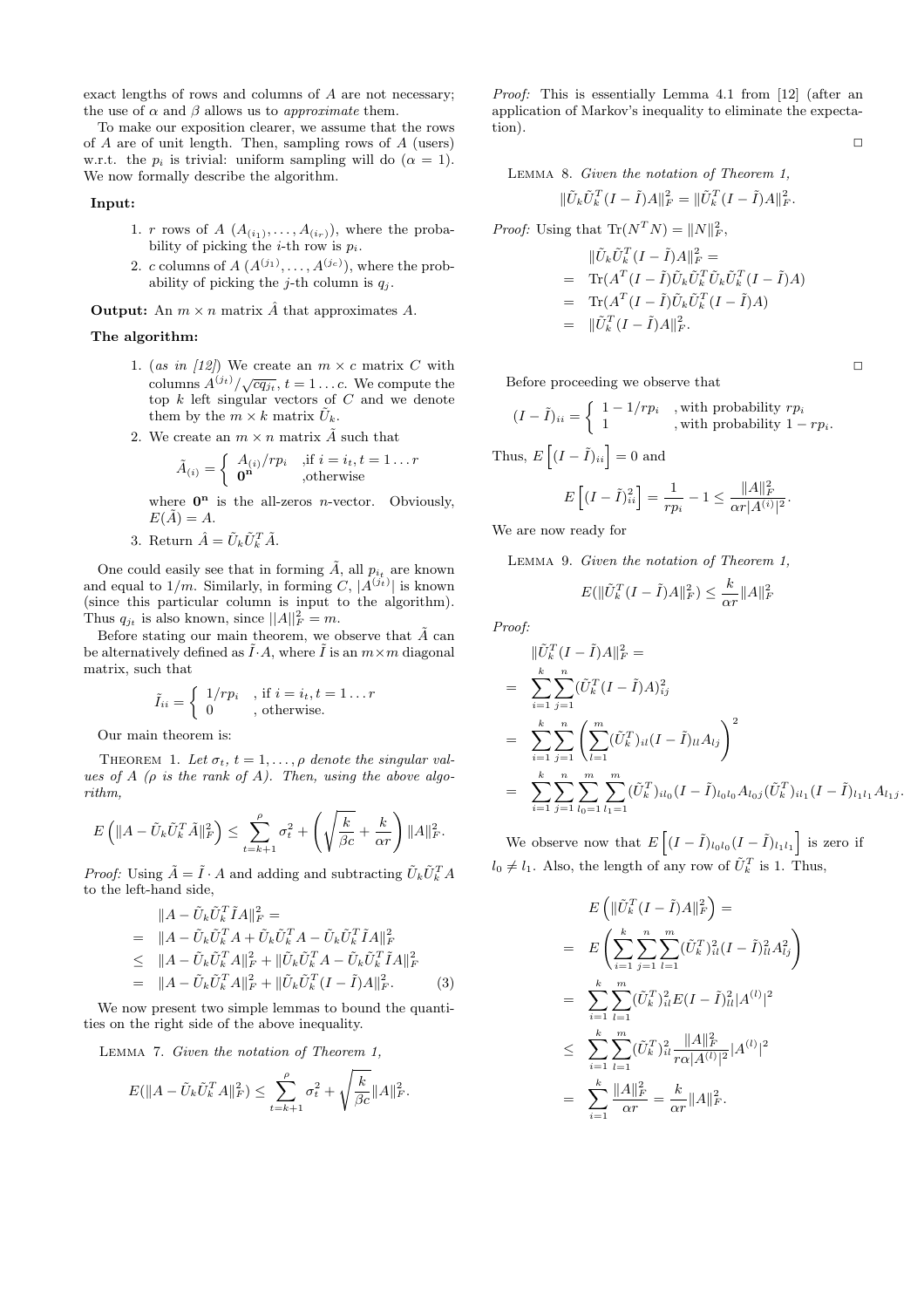Combining Lemmas 9,7 and equation (3), we get the statement of Theorem 1. We could also present a bound for the 2-norm of the error, but it only adds intuition in our case. Such a bound is presented in [14], where it plays a central role.

Observe that Theorem 1 provides the guarantees that we are seeking; assuming that  $A$  has a good rank  $k$  approximation (e.g.  $||A - A_k||_F^2 \leq \mu ||A||_F^2$ ),

$$
E\left(\|A-\tilde{U}_k\tilde{U}_k^T\tilde{A}\|^2_F/\|A\|^2_F\right)\leq \mu+\left(\sqrt{\frac{k}{\beta c}}+\frac{k}{\alpha r}\right)=\mu+\epsilon.
$$

Thus, picking  $O(k/\epsilon)$  rows and  $O(k/\epsilon^2)$  columns bounds the expectation of the relative error of the approximation by  $\mu + \epsilon$ . Using Markov's inequality, we see that picking  $O(k/p\epsilon)$  rows and  $O(k/p^2\epsilon^2)$  columns bounds the *relative* error of the approximation by  $\mu + \epsilon$  with probability  $1 - p$ for any  $p > 0$ <sup>3</sup> .

Using the ideas of Section 3.2, suppose that we could fix  $\epsilon+\mu$  to 0.01 by picking  $O(1)$  rows and columns. Then, using our definitions and considering  $r = 10$  and  $\delta = 0.1$ , our algorithm is  $0.8$ -competitive for utility and  $O(1)$ -competitive for sampling.

Finally, the running time of the above algorithm is  $O(mn)$ . Indeed, we can compute the top  $k$  left singular vectors of  $C$ in  $O(c^2m + c^3)$  time (by computing the left singular vectors of the  $c \times c$  matrix  $C^{T}C$ . Then, in  $O(mn)$  time we can compute the product  $\tilde{U_k} \tilde{U_k}^T \tilde{A}$ . The running time of the algorithm in [3] depends crucially on the accuracy and convergence of Lanczos methods, since they need to compute the SVD of a sparse  $m \times n$  matrix and, obviously, full SVD is prohibitive.

#### **5. CONCLUSIONS AND OPEN PROBLEMS**

An important issue with the algorithm in Section 4 is the need to ask a small number of users about their preferences on all products. This, of course, is a tough task; in real life, few people might be willing to answer such a questionnaire.

We believe though that this particular difficulty is an interesting research problem. We expect to compensate users for their time to fill out such questionnaires. An interesting question is how to determine the appropriate payoff and, potentially, an answer could be given using game theoretic concepts. Similar work has been done in [25].

A different question is whether one could devise more efficient matrix reconstruction algorithms, that either achieve similar error bounds with less information or improve the error bounds of the above algorithms. We now state a result of [14], which essentially shows that the algorithm of Section 4 provides the best error bound one can hope for. For a detailed statement and proof of the following theorem we refer the reader to [14].

THEOREM 2. Any algorithm returning a matrix  $\hat{A}$  that approximates an  $m \times n$  matrix A such that

$$
||A - \hat{A}||_{F,2} \le \epsilon ||A||_F
$$

must output at least  $O((n+m)\log(1/\epsilon))$  bits.

Thus, if we could reconstruct A by sampling less than  $O(m+n)$  of its elements up to  $\epsilon ||A||_F$  error, then we could essentially "describe" A with less than  $O(m+n)$  bits, an obvious contradiction to the above theorem. This does not directly imply the absence of algorithms returning more competitive recommendations; as we observed in our introduction, there might be algorithms returning competitive recommendations without reconstructing the entire matrix!

Acknowledgements: We wish to thank Ravi Kannan for many helpful discussions.

### **6. REFERENCES**

 $\Box$ 

- [1] D. Achlioptas and F. McSherry. Fast Computation of Low Rank Approximations, Proceedings of the 33rd Annual Symposium on Theory of Computing, 2001.
- [2] R.B. Allen. User models: Theory, method and practice. International Journal of Man-Machine Studies, 32:511–543, 1990.
- [3] Y. Azar, A. Fiat, A. Karlin, F. McSherry and J. Saia Spectral analysis of data Proc. of the 33rd ACM Symposium on Theory of Computing, 2001.
- [4] M.J. Berry and G. Linoff. Data Mining Techniques. John-Wiley, 1997.
- [5] M.W.Berry, S.T.Dumais and G.W.O'Brien, Using linear algebra for intelligent information retrieval, SIAM Review, 37(4), 1995, pp. 573-595.
- [6] J. Bettman. An Information Processing Theory of Consumer Choice. Addison-Wesley Publishing Company, 1979.
- [7] R.C. Blattberg, R. Glazer, J.D.C. Little, eds. The Marketing Information Revolution, Harvard Business School Press, 1994.
- [8] B. Bollobas. Random Graphs. Academic Press, NY, 1985.
- [9] R. Boppana. Eigenvalues and graph bisection: An average-case analysis, Proc. IEEE Symp. on Foundations of Computer Science, 1987.
- [10] M. Charikar, S.R. Kumar, P. Raghavan, S. Rajagopalan and A. Tomkins. On targeting Markov segments. Proc. ACM Symposium on Theory of Computing, 1999.
- [11] S. Deerwester, S. T. Dumais, T.K. Landauer, G.W. Furnas, and R.A. Harshman. Indexing by latent semantic analysis. Journal of the Society for Information Science, 41(6):391–407, 1990.
- [12] P. Drineas, A. Frieze, R. Kannan, S. Vempala and V. Vinay, Clustering in large graphs and matrices, Proceedings of the 10th Symposium on Discrete Algorithms, pp. 291-299, 1999.
- [13] P. Drineas and R. Kannan, Fast Monte-Carlo Algorithms for Approximate Matrix Multiplication, Proceedings of the 42nd Annual Symposium on Foundations of Computer Science, 2001.
- [14] P. Drineas and R. Kannan, Pass Efficient Algorithms for Large Matrices, manuscript, 2001.
- [15] A. Frieze, R. Kannan and S. Vempala, Fast Monte-Carlo algorithms for finding low rank approximations, Proceedings of the 39th Annual Symposium on Foundations of Computing, pp. 370-378, 1998.

 $\sqrt[3]{3}$ We can strengthen the above result and replace p by log p using Martingale arguments; we defer this discussion to the final paper.